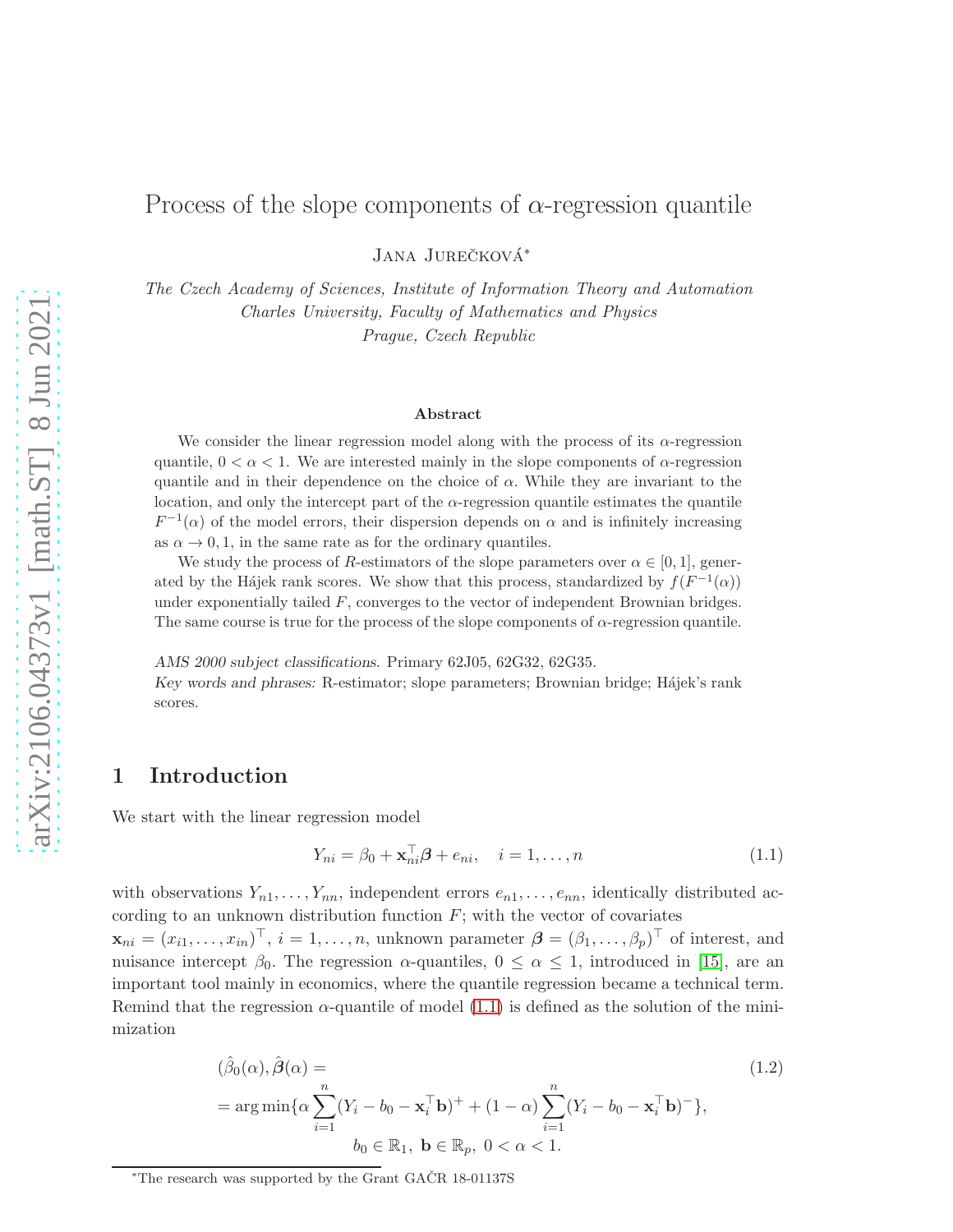The population counterpart of [\(1.2\)](#page-0-1) is

$$
\{\widetilde{\beta}_0(\alpha) = \beta_0 + F^{-1}(\alpha), \ \widetilde{\boldsymbol{\beta}}(\alpha) = (\beta_1, \dots, \beta_p)^\top, \ 0 < \alpha < 1\}.
$$

Hence, only the intercept part of the  $\alpha$ -regression quantile reflects the quantile  $F^{-1}(\alpha)$  of the probability distribution F, while  $\hat{\beta}(\alpha)$  only reflects the slopes. If  $\alpha$  runs over the interval  $(0, 1)$ , we get the regression quantile process with step-functions trajectories with number of breakpoints increasing with the number  $n$  of observations. There is a rich literature devoted to the concepts connected with regression quantile, its processes and applications. As an excellent review we recommend Koenker's book [\[16\]](#page-7-1). The choice of  $\alpha$  is an important decision, namely when  $Y_i$  reflects the loss, when we should consider the balance between the underestimation and overestimation of our risk. For the applications is important the shape of the limiting processes over  $0 < \alpha < 1$  and the shape of various functionals of the regression quantile, characterizing the economic properties.

Alternatively to the regression quantile, we can follow the intercept and slope components separately. The so called two-step regression quantile, proposed in [\[13\]](#page-7-2), first estimates the slope components  $\beta$  with the aid of rank estimator  $\beta_{nR}$  and then estimates the intercept as the  $\alpha$ -quantile of the residuals  $Y_i - \mathbf{x}_i^{\top} \hat{\boldsymbol{\beta}}_{nR}, i = 1, \dots, n$ . The two-step regression quantile process is asymptotically equivalent to the ordinary regression quantile process, only its number of breakpoints differs, being exactly  $n$ . The empirical processes corresponding to the regression quantiles and their inversions are numerically illustrated in [\[14\]](#page-7-3).

The R-estimate of slopes  $\beta$  is generally defined as the minimizer  $\beta_{nR}$  of the Jaeckel [\[6\]](#page-6-0) measure of the rank dispersion

<span id="page-1-0"></span>
$$
\mathcal{D}_n(\mathbf{b}) = \sum_{i=1}^n (Y_{ni} - \mathbf{x}_{ni}^\top \mathbf{b}) \left( a_n (R_{ni}(Y_i - \mathbf{x}_{ni}^\top \mathbf{b}) - \bar{a}_n) \right)
$$
\n
$$
= \sum_{i=1}^n \left[ (Y_{ni} - \bar{Y}_n) - (\mathbf{x}_{ni} - \bar{\mathbf{x}}_n)^\top \mathbf{b} \right] a_n (R_{ni}(Y_i - \mathbf{x}_{ni}^\top \mathbf{b}), \ \mathbf{b} \in \mathbb{R}_p,
$$
\n(1.3)

where  $R_{ni}(Y_{ni} - \mathbf{x}_{ni}^{\top} \mathbf{b})$  is the rank of the residual  $Y_{ni} - \mathbf{x}_{ni}^{\top} \mathbf{b}$  among  $Y_{n1} - \mathbf{x}_{ni}^{\top} \mathbf{b}, \ldots, Y_{nn} - \mathbf{x}_{nn}^{\top} \mathbf{b}$ ,  $\bar{Y}_n = \frac{1}{n}$  $\frac{1}{n}\sum_{i=1}^n Y_{ni}, \bar{\mathbf{x}}_n = \frac{1}{n}$  $\frac{1}{n}\sum_{i=1}^{n} \mathbf{x}_{ni}$ ,  $a_n(i)$  are the scores and  $\bar{a}_n = \frac{1}{n}$  $\frac{1}{n} \sum_{i=1}^{n} a_n(i)$ . Notice that  $\beta_{nR}$  in invariant to the shift in location, hence it is independent of  $\beta_0$ .

The scores  $a_n(i)$ ,  $i = 1, ..., n$  are typically generated by a function  $\varphi(u) : (0,1) \mapsto \mathbb{R}_1$ , nondecreasing and square integrable on (0,1), such that

$$
\lim_{n \to \infty} \int_0^1 \left( a_n (1 + [nu])) - \varphi(u) \right)^2 du = 0.
$$

For instance,  $a_n(i) = \varphi\left(\frac{i}{n+1}\right)$ ,  $i = 1, \ldots, n$ .

Particularly, we shall consider the following family of score functions  $\big\{\varphi_{\alpha}(u), 0 \leq \alpha \leq \varphi_{\alpha}(u)\big\}$  $1, 0 \le u \le 1$  :

$$
\varphi_{\alpha}(u) = \begin{cases} 0 & \dots & 0 \le u \le \alpha \le 1 \\ 1 & \dots & 1 \ge u > \alpha \ge 0. \end{cases}
$$

As  $n \to \infty$ , the function  $\varphi_{\alpha}(u)$  generates the following scores :

<span id="page-1-1"></span>
$$
a_n(i,\alpha) = \begin{cases} 0 & \dots & i \leq n\alpha \\ i - n\alpha & \dots & n\alpha \leq i \leq n\alpha + 1 \\ 1 & \dots & i \geq n\alpha + 1 \end{cases}
$$
(1.4)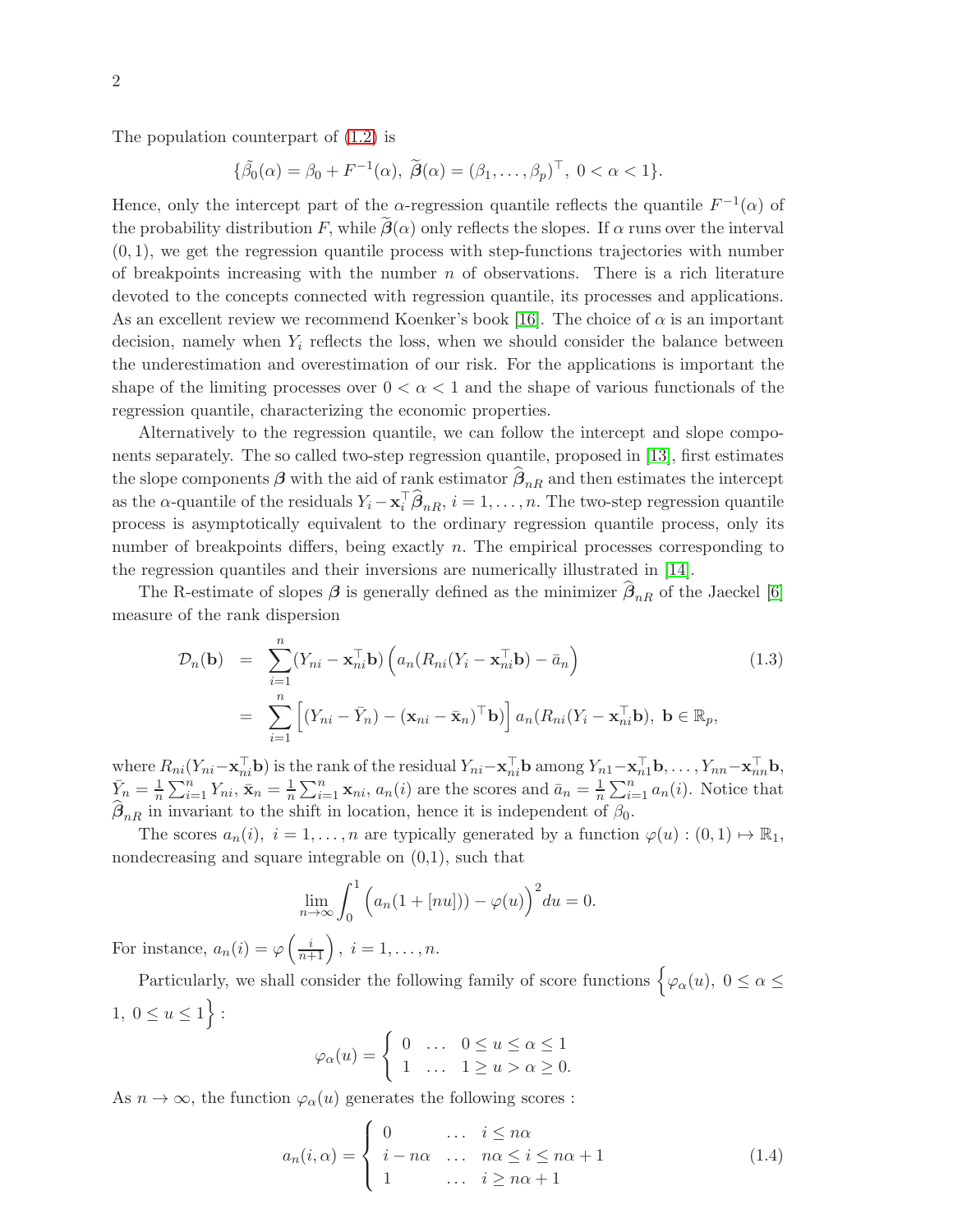$i = 1, \ldots, n$ . Notice that  $a_n(i, \alpha)$  is continuous in  $\alpha \in (0, 1)$ . The scores  $a_n(i, \alpha), i = 1, \ldots, n$ . are known as Hájek's rank scores (see Hájek [\[3\]](#page-6-1) and Hájek and Sidák [\[4\]](#page-6-2)).

If  $R_{n1}, \ldots, R_{nn}$  are the ranks of random variables  $Z_1, \ldots, Z_n$ , then the vector  $(a(R_{n1}, \alpha), \ldots, a(R_{nn}, \alpha))$  is a solution of the linear programming

$$
\sum_{i=1}^{n} Z_i \ a_n(R_{ni}, \alpha) = \max \tag{1.5}
$$

under 
$$
\sum_{i=1}^{n} a_n(R_{ni}, \alpha) = n(1 - \alpha)
$$

$$
0 \le a_n(R_{ni}, \alpha) \le 1, \quad i = 1, \dots, n
$$
 (1.6)

(cf. also [\[1,](#page-6-3) [2\]](#page-6-4)). In this case the Jaeckel criterion [\(1.3\)](#page-1-0) asymptotically simplifies, as  $n \to \infty$ , to

<span id="page-2-0"></span>
$$
\mathcal{D}_{n\alpha}(\mathbf{b}) =
$$
\n
$$
= \sum_{i=1}^{n} \left[ (Y_{ni} - \bar{Y}_n) - (\mathbf{x}_{ni} - \bar{\mathbf{x}}_n)^\top \mathbf{b} \right] \left( I[R_{ni}(Y_i - \mathbf{x}_{ni}^\top \mathbf{b}) \geq n\alpha] + (R_{ni}(Y_i - \mathbf{x}_{ni}^\top \mathbf{b}) - n\alpha)I[n\alpha \leq R_{ni}(Y_i - \mathbf{x}_{ni}^\top \mathbf{b}) \leq n\alpha + 1] \right)
$$
\n
$$
\approx \sum_{i=1}^{n} \left[ (Y_{ni} - \bar{Y}_n) - (\mathbf{x}_{ni} - \bar{\mathbf{x}}_n)^\top \mathbf{b} \right] I[R_{ni}(Y_i - \mathbf{x}_{ni}^\top \mathbf{b}) \geq n\alpha]. \tag{1.7}
$$

Jaeckel proved that  $\mathcal{D}_{n\alpha}(\mathbf{b})$  is continuous, convex and piecewise linear function of  $\mathbf{b} \in \mathbb{R}_p$ , thus differentiable with gradient

<span id="page-2-1"></span>
$$
\frac{\partial \mathcal{D}_{n\alpha}(\mathbf{b})}{\partial \mathbf{b}}\Big|_{\mathbf{b}_0} = -\sum_{i=1}^n (\mathbf{x}_{ni} - \bar{\mathbf{x}}_n) I \left[ R_{ni} (Y_i - \mathbf{x}_{ni}^\top \mathbf{b}_0) \geq n\alpha \right]
$$
(1.8)

at any point  $\mathbf{b}_0 \in \mathbb{R}_p$  of differentiability. Notice that the gradients of the Jaeckel measure are just the Hájek scores. Using the uniform asymptotic linearity of the Hájek scores, (see Theorem [2.1\)](#page-4-0), we can approximate the Jaeckel measure by a quadratic function.

Our subject of interest is to investigate the possible convergence of the process of Restimators  $\{\widehat{\beta}_{n\alpha}, \ 0 < \alpha < 1\}$ , generated by the Hájek scores [\(1.4\)](#page-1-1). Hájek and Šidák [\[4\]](#page-6-2) proved the weak convergence of the process of H´ajek's scores to the Brownian bridge, under the i.i.d. observations as well as under contiguous (Pitman) alternatives. The intercept component of the  $\alpha$ -regression quantile reflects the population quantile  $F^{-1}(\alpha)$ , but it is not the case of the slope components. However, the dispersion of the process of slopes expands for  $\alpha \to 0, 1$  and its variance copies the variance of the  $\alpha$ -quantile, i.e.  $\alpha(1-\alpha)f^{-2}(F^{-1}(\alpha)).$ Under conditions on the tails of distribution of model errors, such as imposed in [\[2\]](#page-6-4), we can prove the weak convergence of the process  $\{f(F^{-1}(\alpha))(\hat{\beta}_{n\alpha} - \beta)\}\)$  to the vector of independent Brownian bridges over the compact subsets of [0, 1].

## 2 Process of R-estimates of slopes and its asymptotics

Let  $\beta_{n\alpha}$  be the R-estimator of  $\beta$ , based on the Hájek rank scores, i.e. the minimizer of [\(1.7\)](#page-2-0). Following the steps of [\[2\]](#page-6-4), we shall first study the order of  $\hat{\beta}_{n\alpha}$  over  $(\alpha_n^*, 1 - \alpha_n^*)$  and show that the process of R-estimators converges to the vector of independent Brownian bridges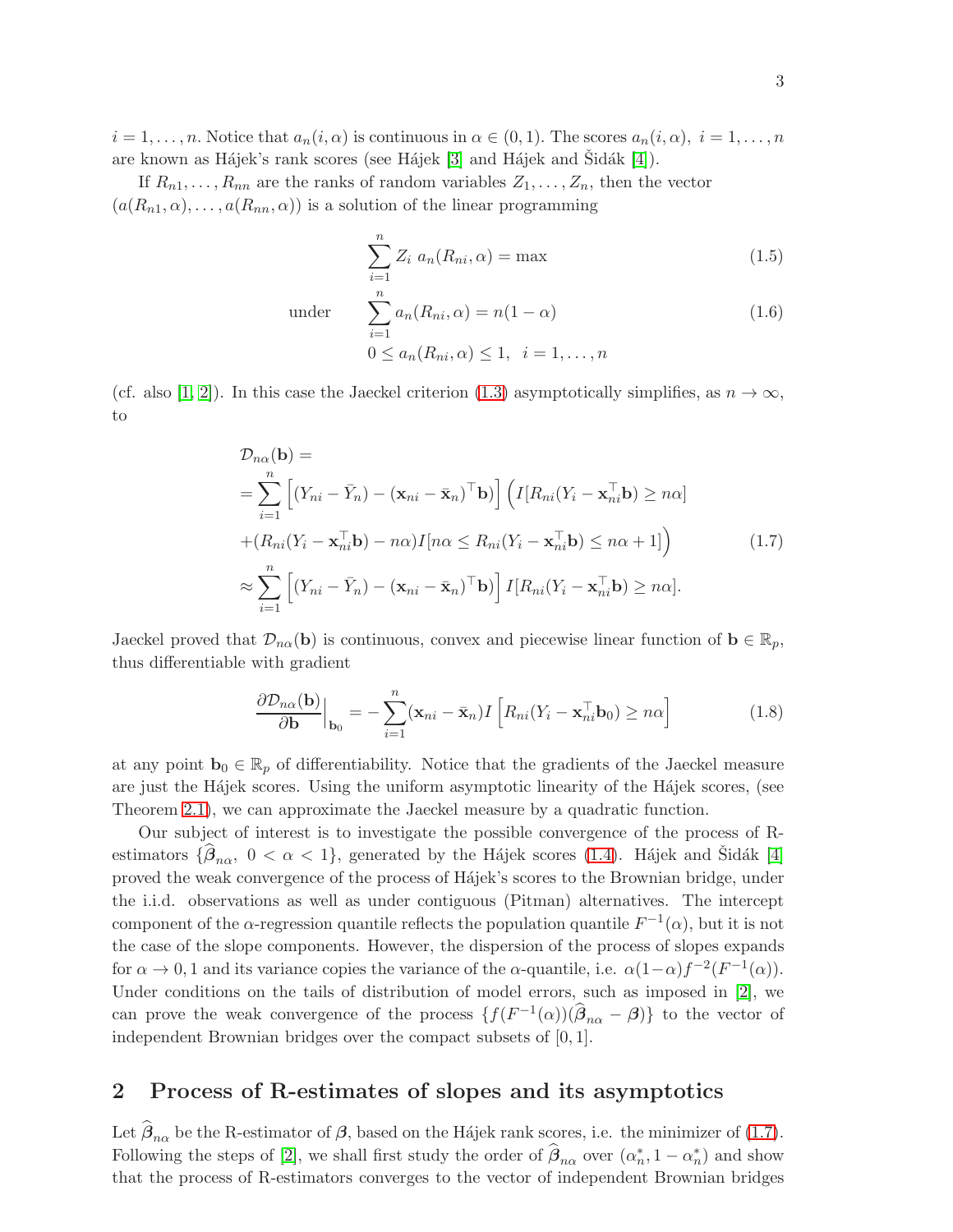for some  $\alpha_n^* \downarrow 0$  as  $n \to \infty$ . This, in turn, will lead to the convergence over  $\alpha \in (\alpha_0, 1 - \alpha_0)$ with any  $0 < \alpha_0 < 1/2$  fixed.

Consider the process of the Hájek rank scores

<span id="page-3-0"></span>
$$
\mathcal{A}_n(n^{-1/2}\mathbf{b})
$$
\n
$$
= \left\{ \mathcal{A}_{n\alpha}(n^{-1/2}\mathbf{b}) = n^{-1/2} \sum_{i=1}^n (\mathbf{x}_{ni} - \bar{\mathbf{x}}_n) a_{n\alpha} (R_{ni} (Y_i - n^{-1/2} \mathbf{x}_{ni}^\top \mathbf{b}), \alpha) : 0 \le \alpha \le 1 \right\}
$$
\n(2.1)

for  $\mathbf{b} \in \mathbb{R}_p$ . The R-estimator  $\hat{\boldsymbol{\beta}}_{n\alpha}$  is the minimizer of  $\mathcal{D}_{n\alpha}(n^{-1/2}\mathbf{b})$  and  $\mathcal{A}_{n\alpha}(n^{-1/2}\mathbf{b})$  is its gradient, due to  $(1.7)$  and  $(1.8)$ . The results in  $[2]$  and  $[9]$  imply that the process  $(2.1)$ is uniformly asymptotically linear in **b**, what enables to approximate  $\mathcal{D}_{n\alpha}(n^{-1/2}b)$  by a quadratic function and then to approximate  $\beta_{n\alpha}$  by its minimizer.

In order to realize these approximations, we impose the following conditions on the distribution of the model errors and on the triangular array of covariates  $x_{n1}, \ldots, x_{nn}$ . These conditions are only sufficient and apparently can be weakened.

- (F1) The density  $f(x) = F'(x)$  is absolutely continuous and bounded with bounded derivative f' for  $A < x < B$ , where  $-\infty \le A = \sup\{x : F(x) = 0\}$  and  $+\infty \ge B = \inf\{x : F(x) = 0\}$  $F(x) = 1$ .
- (F2) The density  $f(x) = F'(x)$  is monotonically decreasing as  $x \downarrow A$  or  $x \uparrow B$  and  $f'(x)/f(x)| \leq c|x|$  for  $x \geq K(\geq 0), c > 0$ .
- (F3)  $|F^{-1}(\alpha)| \leq c(\alpha(1-\alpha))^{-a}$  and similarly,  $1/f(F^{-1}(\alpha)) \leq c(\alpha(1-\alpha))^{-a-1}$  for  $0 < \alpha \leq$  $\alpha_0$  and  $1 - \alpha_0 \leq \alpha < 1$  where  $0 < a < \frac{1}{4} - \varepsilon$ ,  $\varepsilon > 0$ ,  $0 < \alpha_0 \leq 1/2$ .
- (X1) The matrix

$$
\mathbf{Q}_n = \sum_{i=1}^n (\mathbf{x}_{ni} - \bar{\mathbf{x}}_n)(\mathbf{x}_{ni} - \bar{\mathbf{x}}_n)^{\top}, \quad \bar{\mathbf{x}}_n = \frac{1}{n} \sum_{i=1}^n \mathbf{x}_{ni}
$$

has the rank p and  $n^{-1}Q_n \to \mathbb{C}$  as  $n \to \infty$ , where **C** is a positively definite  $p \times p$ matrix. Moreover, we assume

$$
\lim_{n \to \infty} \max_{1 \le i \le n} (\mathbf{x}_{ni} - \bar{\mathbf{x}}_n)^\top \mathbf{Q}_n^{-1} (\mathbf{x}_{ni} - \bar{\mathbf{x}}_n) = 0 \quad (Noether condition). \tag{2.2}
$$

(X2) 
$$
n^{-1} \sum_{i=1}^{n} ||\mathbf{x}_{ni}||^4 = O(1)
$$
 as  $n \to \infty$ , and  
\n
$$
\max_{1 \le i \le n} ||\mathbf{x}_{ni}|| = O\left(n^{(2(b-a)-\delta)/(1+4b)}\right)
$$
 as  $n \to \infty$  for some  $b > 0$ ,  $\delta > 0$  such that  
\n $0 < b-a < \frac{\varepsilon}{2}$ .

As a consequence of Section V.3.5 in [\[4\]](#page-6-2), we get the following weak convergence in the Prokhorov topology under  $b = 0$ 

<span id="page-3-1"></span>
$$
\left\{ n^{1/2} \mathbf{Q}_n^{-1/2} \mathcal{A}_{n\alpha}(\mathbf{0}) : 0 \le \alpha \le 1 \right\} \xrightarrow{\mathcal{D}} \mathbf{W}_p^* \tag{2.3}
$$

as  $n \to \infty$ , where  $\mathbf{W}_{p}^{*}$  is the vector of p independent Brownian bridges (see [\[4\]](#page-6-2) and [\[1\]](#page-6-3)). Furthermore, under a sequence of contiguous alternatives, when  $Y_{ni} = Y_{ni}^0 + n^{-1/2} \mathbf{x}_{ni}^{\top} \mathbf{b}$ ,  $i = 1, \ldots, n$  with  $Y_{ni}^0$  independent having distribution function F, there also applies the following convergence to the vector of  $p$  independent Brownian bridges

$$
\left\{ n^{1/2} \mathbf{Q}_n^{-1/2} \mathcal{A}_n(\alpha, n^{-1/2} \mathbf{b}) - n^{-1/2} \mathbf{Q}_n^{1/2} \mathbf{b} f(F^{-1}(\alpha)) \; : \; 0 \le \alpha \le 1 \right\} \xrightarrow{\mathcal{D}} \mathbf{W}_p^* \tag{2.4}
$$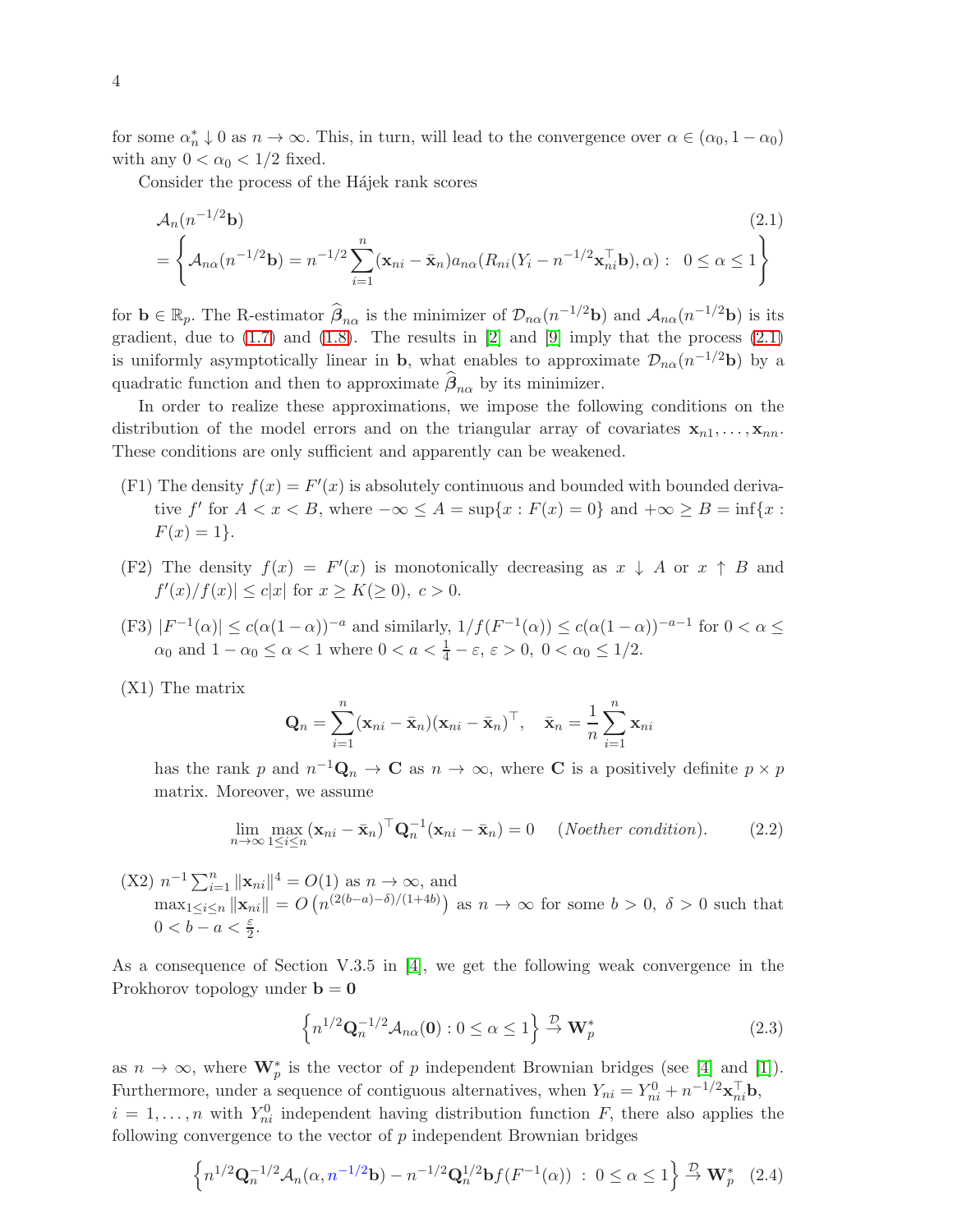as  $n \to \infty$  (see [\[4\]](#page-6-2), Theorem VI.3.2). The first result is the uniform asymptotic linearity of  $A_n(\alpha, n^{-1/2}b)$  in b, proven in [\[9\]](#page-6-5).

Denote

$$
\sigma_{\alpha} = \frac{(\alpha(1-\alpha))^{1/2}}{f(F^{-1}(\alpha))}, \ 0 < \alpha < 1 \quad \text{and} \quad \alpha_n^* = 1/n^{1+4b} \quad \text{with } b \text{ from } (X2). \tag{2.5}
$$

<span id="page-4-0"></span>**Theorem 2.1** Assume that F and  $X_n$  satisfy (F1)–(F3) and (X1)–(X2). Then

$$
\sup \left\{ (\alpha(1-\alpha))^{-1/2} \Big| \mathcal{A}_n(\alpha, n^{-1/2} \sigma_\alpha \mathbf{b}) - \mathcal{A}_n(\alpha, \mathbf{0}) + n^{-1} \mathbf{Q}_n \mathbf{b} \Big| : \right. \tag{2.6}
$$

$$
\|\mathbf{b}\| \le K, \ \alpha_n^* \le \alpha \le 1 - \alpha_n^* \right\} \xrightarrow{p} 0
$$

and

$$
\sup\left\{ \left| \mathcal{A}_n(\alpha, n^{-1/2} \mathbf{b}) - \mathcal{A}_n(\alpha, \mathbf{0}) + f(F^{-1}(\alpha))n^{-1} \mathbf{Q}_n \mathbf{b} \right| : \right. \tag{2.7}
$$
\n
$$
\|\mathbf{b}\| \le K, \ 0 \le \alpha \le 1 \right\} \xrightarrow{p} 0
$$

as  $n \to \infty$ , for any fixed K,  $0 < K < \infty$ .

**Proof.** The theorem is proven in [\[9\]](#page-6-5).

The following theorem gives the asymptotic behavior of the R-estimator of slope parameter over the interval  $[\alpha_n^*, 1 - \alpha_n^*]$ .

**Theorem 2.2** Under the conditions of Theorem [2.1,](#page-4-0) as  $n \to \infty$ ,

<span id="page-4-1"></span>
$$
\sup \left\{ n^{1/2} \sigma_\alpha^{-1} \| \widehat{\boldsymbol{\beta}}_{n\alpha} - \boldsymbol{\beta} \| : \ \alpha_n^* \le \alpha \le 1 - \alpha_n^* \right\} = O_p(1) \tag{2.8}
$$

and

$$
\sup \left\{ \|n^{1/2}\sigma_{\alpha}^{-1}[\widehat{\beta}_{n\alpha} - \beta] - (\alpha(1-\alpha))^{-1/2} n\mathbf{Q}_n^{-1} \mathcal{A}_{n\alpha}(\mathbf{0}) \| : \right. \tag{2.9}
$$

$$
\alpha_n^* \le \alpha \le 1 - \alpha_n^* \right\} = o_p(1).
$$

Moreover, the process

<span id="page-4-2"></span>
$$
\left\{ f(F^{-1}(\alpha))\mathbf{Q}_n^{1/2}(\widehat{\boldsymbol{\beta}}_{n\alpha}-\boldsymbol{\beta}): \ \alpha_n^* \le \alpha \le 1-\alpha_n^* \right\} \tag{2.10}
$$

converges to the vector of independent Brownian bridges.

Proof. The theorem is proven in Section 3.

As a consequence, we conclude that the process  $\{f(F^{-1}(\alpha))\mathbf{Q}_{n}^{1/2}(\widehat{\boldsymbol{\beta}}_{n\alpha}-\boldsymbol{\beta})\}$  converges to the vector of Brownian bridges over the interval  $[\alpha_0, 1 - \alpha_0]$  for any fixed  $0 < \alpha_0 < 1/2$ , i.e. over the compact subsets of (0,1).

Corollary 2.1 Under the conditions of Theorem [2.2,](#page-4-1) the process

$$
\left\{ f(F^{-1}(\alpha))\mathbf{Q}_{n}^{1/2}(\widehat{\boldsymbol{\beta}}_{n\alpha}-\boldsymbol{\beta}): 0 < \alpha < 1 \right\}
$$
 (2.11)

converges to the vector of independent Brownian bridges in  $\mathcal{D}(0,1)^p$ . The convergence over  $0 < \alpha < 1$  is in the sense that the process converges over the interval  $[\alpha_0, 1 - \alpha_0]$  for any fixed  $0 < \alpha_0 < 1/2$ , i.e. converges over the compact subsets of  $(0,1)$ .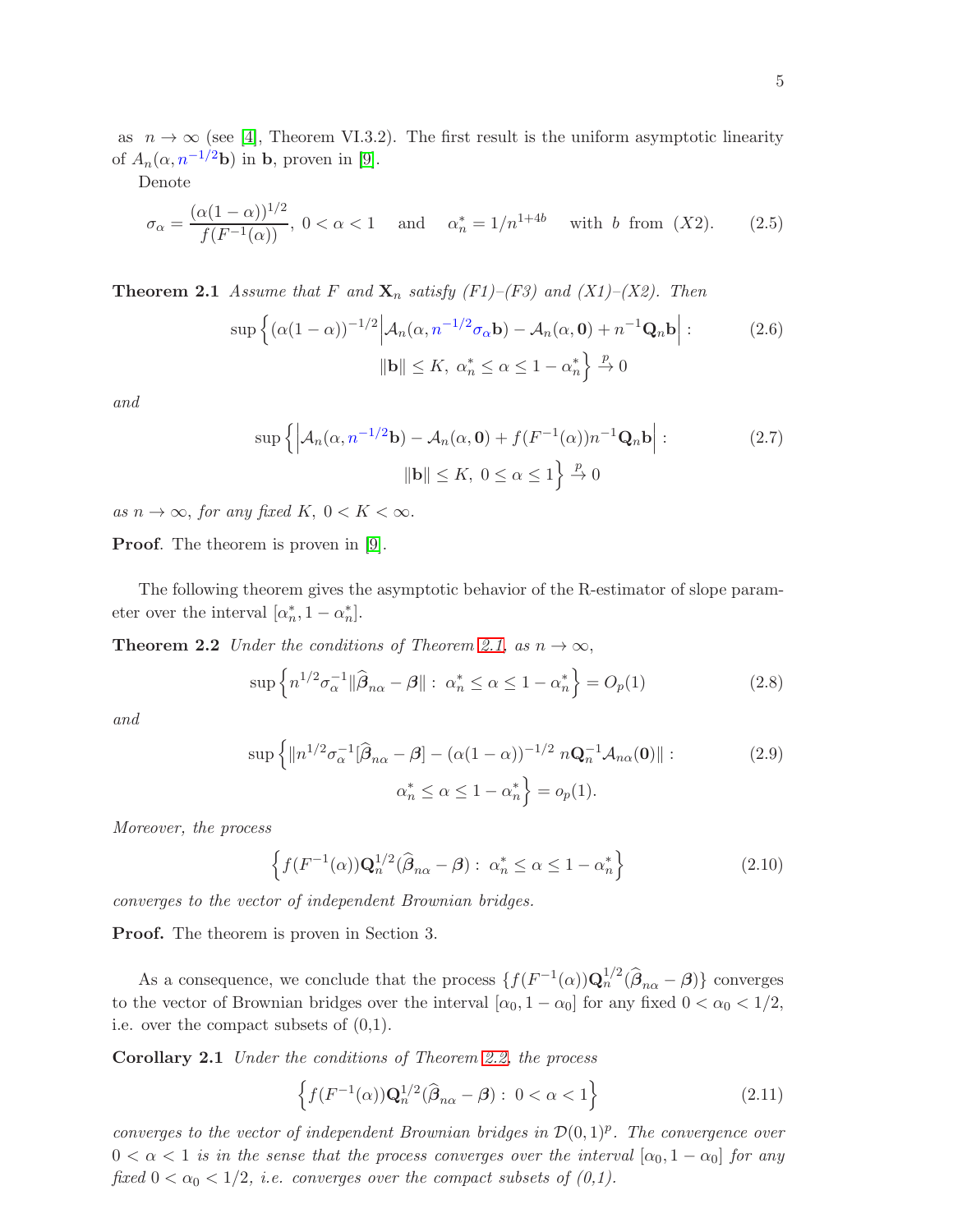### 3 Proofs

#### Proof of Theorem [2.2](#page-4-1)

Notice that

$$
\mathbf{t}_{n\alpha} = n^{1/2} \sigma_{\alpha}^{-1} (\tilde{\boldsymbol{\beta}}_{n\alpha} - \boldsymbol{\beta})
$$
\n(3.1)

minimizes  $[\mathcal{D}_{n\alpha}(n^{-1/2}\sigma_{\alpha} \mathbf{b}) - \mathcal{D}_{n\alpha}(\mathbf{0})]$ . Theorem [2.1](#page-4-0) leads to the following quadratic approximation of  $D_{n\alpha}(\mathbf{b})$ :

<span id="page-5-0"></span>
$$
\sup\left\{ \left| (\alpha(1-\alpha))^{-1/2} \left( \sigma_\alpha^{-1} [\mathcal{D}_{n\alpha}(n^{-1/2} \sigma_\alpha \mathbf{b}) - \mathcal{D}_n(\mathbf{0})] + \mathbf{b}^\top \mathcal{A}_{n\alpha}(\mathbf{0}) \right) - \frac{1}{2} n^{-1} \mathbf{b}^\top \mathbf{Q}_n \mathbf{b} \right| : \|\mathbf{b}\| \le K, \alpha_n^* \le \alpha \le 1 - \alpha_n^* \right\} \xrightarrow{p} 0 \text{ as } n \to \infty \text{ for any fixed } K > 0. \tag{3.2}
$$

This further implies that as  $n \to \infty$ 

$$
\min_{\|\mathbf{b}\| \leq K} \left[ (\alpha(1-\alpha))^{-1/2} \sigma_{\alpha}^{-1} [\mathcal{D}_{n\alpha}(n^{-1/2} \sigma_{\alpha} \mathbf{b}) - \mathcal{D}_{n\alpha}(\mathbf{0})] \right]
$$
(3.3)  
= 
$$
\min_{\|\mathbf{b}\| \leq K} \left[ \frac{1}{2} n^{-1} \mathbf{b}^{\top} \mathbf{Q}_{n} \mathbf{b} - (\alpha(1-\alpha))^{-1/2} \mathbf{b}^{\top} \mathcal{A}_{n\alpha}(\mathbf{0}) \right] + o_{p}(1)
$$

uniformly for  $\alpha_n^* \leq \alpha \leq 1 - \alpha_n^*$ , for any  $K, 0 < K < \infty$ .

Moreover,

$$
\min_{\mathbf{b}\in\mathbb{R}_p} \left[ \frac{1}{2} n^{-1} \mathbf{b}^\top \mathbf{Q}_n \mathbf{b} - (\alpha (1 - \alpha))^{-1/2} \mathbf{b}^\top \mathcal{A}_{n\alpha}(\mathbf{0}) \right]
$$
  
= 
$$
-\frac{1}{2} (\alpha (1 - \alpha))^{-1} \mathcal{A}_{n\alpha}^\top(\mathbf{0}) \ n\mathbf{Q}_n^{-1} \mathcal{A}_{n\alpha}(\mathbf{0})
$$
(3.4)

and

$$
\arg\min_{\mathbf{b}\in\mathbb{R}_p} \left[ \frac{1}{2} n^{-1} \mathbf{b}^\top \mathbf{Q}_n \mathbf{b} - (\alpha(1-\alpha))^{-1/2} \mathbf{b}^\top \mathcal{A}_{n\alpha}(\mathbf{0}) \right]
$$
  
=  $(\alpha(1-\alpha))^{-1/2} n \mathbf{Q}_n^{-1} \mathcal{A}_{n\alpha}(\mathbf{0})$   
=  $\mathbf{u}_{n\alpha}$  (SAY). (3.5)

Notice that  $\|\mathbf{u}_{n\alpha}\| = O_p(1)$  uniformly in  $\alpha_n^* \leq \alpha \leq 1 - \alpha_n^*$  by [\(2.1\)](#page-3-0). Inserting  $\mathbf{b} = \mathbf{u}_{n\alpha}$  in  $(3.2)$ , we obtain

$$
\sup \left\{ \left| (\alpha(1-\alpha))^{-1/2} \sigma_{\alpha}^{-1} [\mathcal{D}_{n\alpha}(n^{-1/2} \sigma_{\alpha} \mathbf{u}_{n\alpha}) - \mathcal{D}_{n}(\mathbf{0})] \right| + \frac{1}{2} (\alpha(1-\alpha))^{-1} \mathcal{A}_{n\alpha}^{\top}(\mathbf{0}) n \mathbf{Q}_{n}^{-1} \mathcal{A}_{n\alpha}(\mathbf{0}) \right| : \alpha_{n}^{*} \leq \alpha \leq 1 - \alpha_{n}^{*} \right\} = o_{p}(1)
$$
\n(3.6)

Hence, using the convexity of  $\mathcal{D}_n$ , we apply the approach of Pollard in [\[18\]](#page-7-4) and conclude

$$
\sup\{\|\mathbf{t}_{n\alpha} - \mathbf{u}_{n\alpha}\| : \ \alpha_n^* \le \alpha \le 1 - \alpha_n^*\} = o_p(1). \tag{3.7}
$$

The convergence of  $(2.10)$  to the vector of Brownian bridges follows from  $(2.3)$ .

If  $1-\alpha \geq 1-\alpha_n^*$ , then  $R_{ni}(Y_i - \mathbf{x}_i^{\top} \mathbf{b}) \geq n(1-\alpha)$  only for the maximal residual  $Y_i - \mathbf{x}_i^{\top} \mathbf{b}$ . Hence the estimator  $\widetilde{\beta}_{n(1-\alpha)}$  minimizes the maximal residual over  $\mathbf{b} \in \mathbb{R}_p$ . More precisely,

$$
\widetilde{\boldsymbol{\beta}}_{n(1-\alpha)} = \arg\min_{\mathbf{b}\in\mathbb{R}_p} \left\{ [Y_{ni} - \bar{Y}_n - (\mathbf{x}_{ni} - \bar{\mathbf{x}}_n)^\top \mathbf{b}]_{n:n} \right\}.
$$
\n(3.8)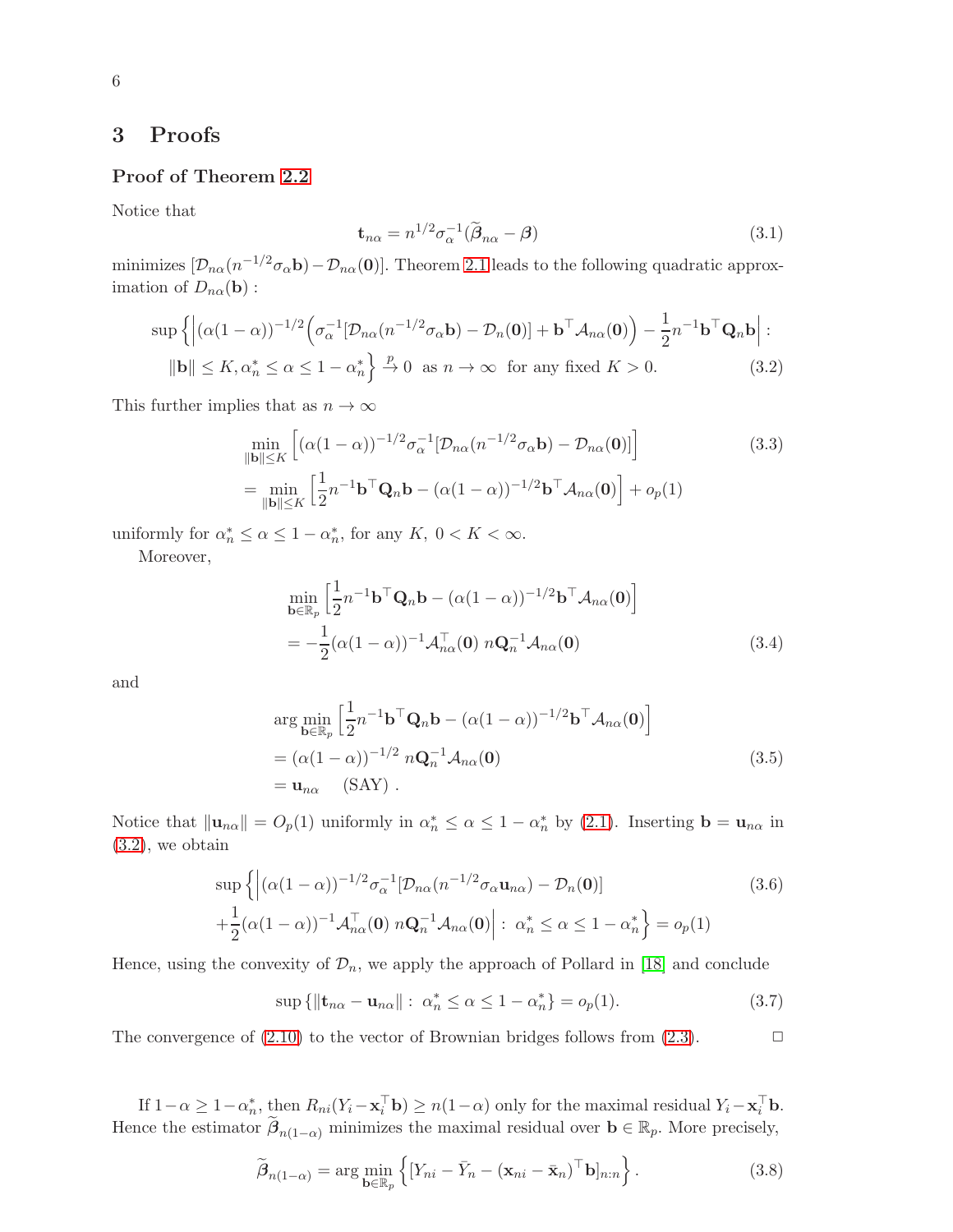Denote as  $D_n$  the antirank of the maximal residual. Then

$$
\left[Y_{nD_n}-\bar{Y}_n-(\mathbf{x}_{nD_n}-\bar{\mathbf{x}}_n)^\top\widetilde{\boldsymbol{\beta}}_{n(1-\alpha)}\right]\leq \left[Y_{nD_n}-\bar{Y}_n-(\mathbf{x}_{nD_n}-\bar{\mathbf{x}}_n)^\top\mathbf{b}\right],
$$

hence

$$
(\mathbf{x}_{nD_n} - \bar{\mathbf{x}}_n)^\top \tilde{\boldsymbol{\beta}}_{n(1-\alpha)} \ge (\mathbf{x}_{nD_n} - \bar{\mathbf{x}}_n)^\top \mathbf{b}
$$
\n(3.9)

for any  $\mathbf{b} \in \mathbb{R}_p$ , including **0** and any other estimator of  $\beta$ . Moreover, notice that  $\widetilde{\beta}_{n(1-\alpha)}$  is constant for  $0 < \alpha \leq \alpha_n^*$ , i.e.

$$
\widetilde{\boldsymbol{\beta}}_{n(1-\alpha)} = \widetilde{\boldsymbol{\beta}}_{n(1-\alpha_n^*)} \text{ for } 0 < \alpha \le \alpha_n^*.
$$

Analogously,  $\beta_{n\alpha_0} = \beta_{n\alpha_n^*}$  for  $0 < \alpha_0 \leq \alpha_n^*$ , hence the convergence holds over  $[\alpha_0, 1 - \alpha_0]$ for any  $0 < \alpha_0$ ,  $1/2$  and thus for the compact subintervals of  $(0, 1)$ .

# <span id="page-6-3"></span>References

- <span id="page-6-4"></span>[1] Gutenbrunner, C. and Jurečková, J. (1992). Regression rank scores and regression quantiles. Ann. Statist. 20, 305–330.
- <span id="page-6-1"></span>[2] Gutenbrunner, C., Jurečková, J., Koenker, R. and Portnoy, S. (1993). "Tests of linear hypotheses based on regression rank scores." Nonpar. Statist. 2, 307–331.
- [3] H´ajek, J. (1965). Extension of the Kolmogorov-Smirnov test to regression alternatives. Proc. of Bernoulli-Bayes-Laplace Seminar (L. LeCam, ed.), pp. 45–60. Univ. of California Press.
- <span id="page-6-2"></span>[4] Hájek, J. and Sidák, Z. (1967). *Theory of rank tests.* Academia, Prague.
- <span id="page-6-0"></span>[5] Heiler, S. and Willers, R. (1988). Asymptotic normality of R-estimates in the linear model. Statistics 19/2, 173–184.
- [6] Jaeckel, L. A. (1972). Estimating regression coefficients by minimizing the dispersion of the residuals. Ann. Math. Statist. 43, 1449–1459.
- [7] Jurečková, J. (1969). Asymptotic linearity of a rank statistic in regression parameter. Ann. Math. Statist. 40, 1889–1900.
- <span id="page-6-5"></span>[8] Jurečková, J. (1971). Nonparametric estimate of regression coefficients. Ann. Math. Statist. 42, 1328–1338.
- [9] Jurečková, J. (1992a) Uniform asymptotic linearity of regression rank scores process. In: Nonparametric Statistictisc and Related Topics (A.K.Md.E.Saleh, ed.). Elsevier Science Publishers.
- [10] Jurečková, J. (1992b) Estimation in a linear model based on regression rank scores. Nonpar. Statistics 1, 197–203.
- [11] Jurečková, J. (2007). Remark on extreme regression quantile. Sankhya 69, 87–100.
- [12] Jurečková, J. (2016). Averaged extreme regression quantile. *Extremes* 19, 41–49.